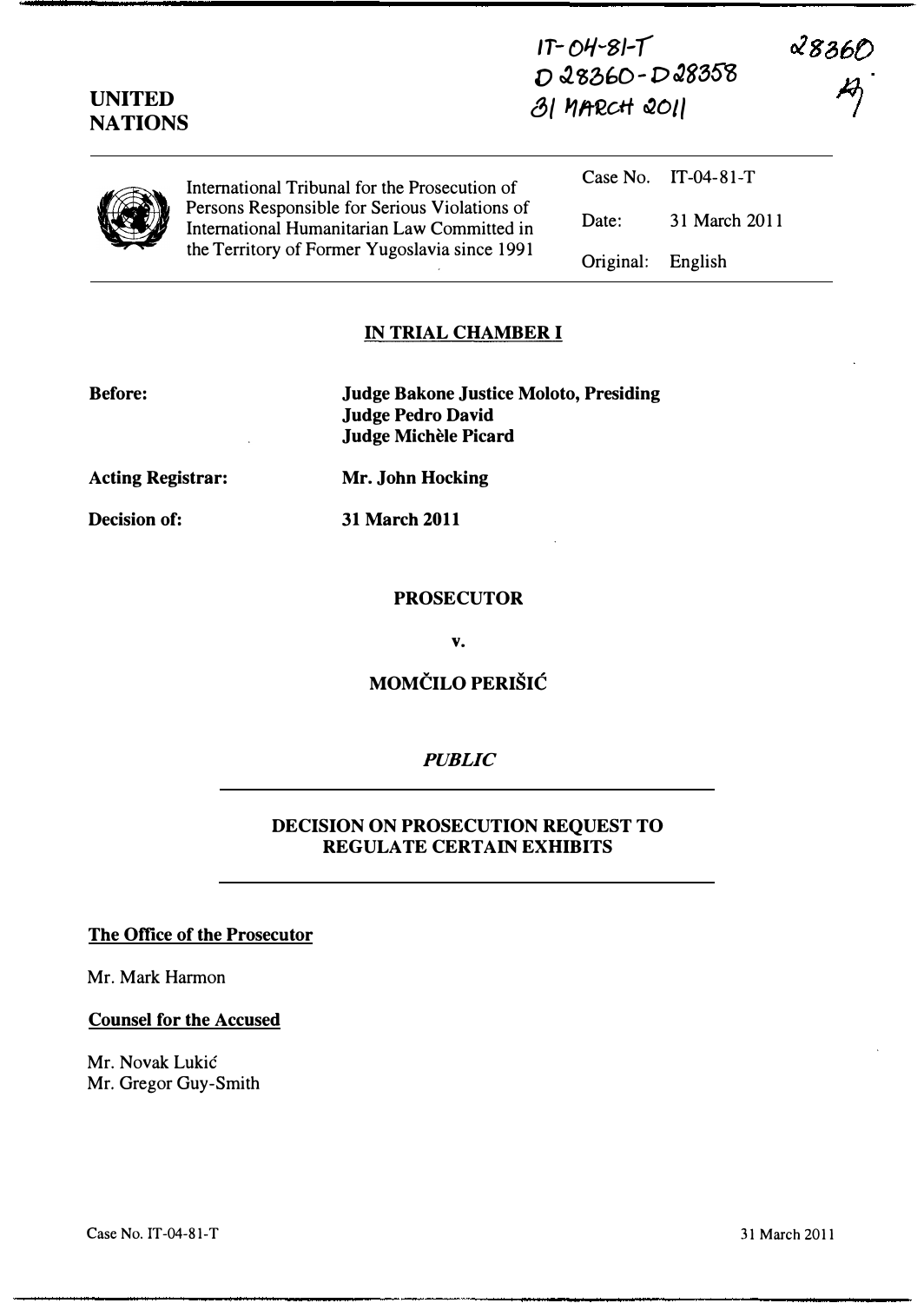TRIAL CHAMBER I (''Trial Chamber") of the International Tribunal for the Prosecution of Persons Responsible for Serious Violations of International Humanitarian Law Committed in the Territory of the former Yugoslavia since 1991;

BEING SEISED of the "Prosecution Request to Regulate Exhibits P1241 and P1529", filed publicly on 30 March 2011 ("Motion"), wherein the Prosecution seeks leave to replace the existing English translations of exhibits P1241 (Doc ID 0446-0638-ET) and P1529 (Doc ID 0641-3396-ET-1) in e-court with revised translations  $:$ <sup>1</sup>

NOTING the Prosecution's submission that it found errors in the translations of P1241 and P1529;<sup>2</sup>

NOTING that the Defence does not object to the Motion;<sup>3</sup>

FINDING that the interests of justice would be served by the requested replacement of the existing translations of exhibits P1241 (Doc ID 0446-0638-ET) with Doc ID 0446-0638-ET-I and P1529 (Doc ID 0641-3396-ET-l ) with Doc ID 0641-3397-ET-l;

PURSUANT TO Rule 54 of the Rules of Procedure and Evidence,

HEREBY GRANTS the Motion

Motion, para. 3.

<sup>&</sup>lt;sup>2</sup> Motion, para. 1.

 $3$  Motion, para. 2.